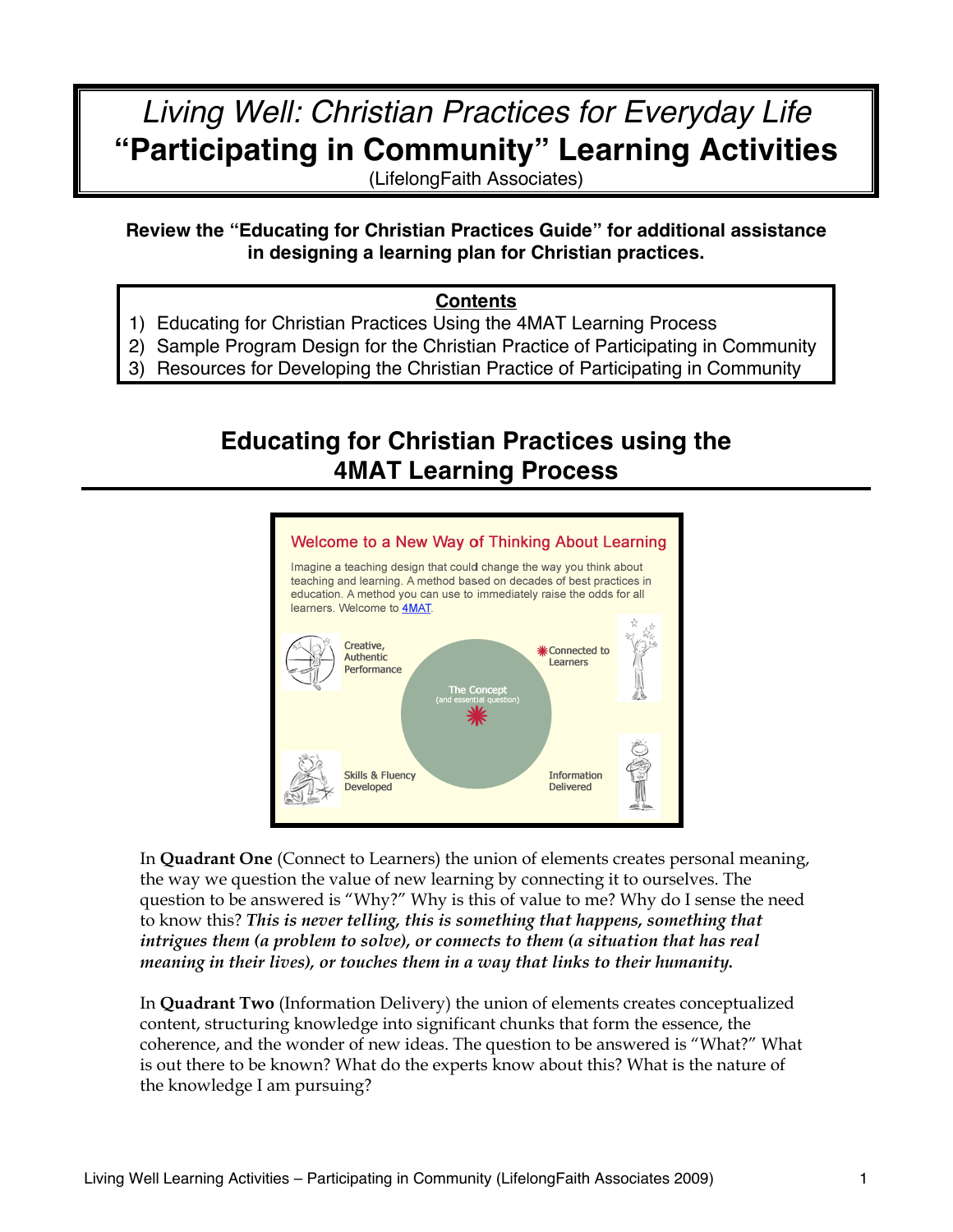In **Quadrant Three** (Skill and Fluency Development) the union of elements creates usefulness (and the more immediate the better), the transferability into one's life, problem solving with the learning. The question to be answered is "How?" How does this work? Will this streamline my tasks? How will this be of use in my life? *This is where learners take the learning and do something with it, something that has meaning for them. This is where relevance is demonstrated.* 

In **Quadrant Four** (Creative and Authentic Performance), the union of elements creates creative integration, the way we adapt the learning into something new and unique. The question to be answered is "What If?" If I use this in my own way, what will happen? What can I create and how will that creation expand, enhance, and maybe even transform the world I know? *The world "per-form" means to form through and that is the essence of this step. It represents the merging of the learning and the learner.*

McCarthy emphasizes that knowledge must be used. It must operate in one's life. And because all human beings are unique, we use and then integrate learning in our own inimitable, incomparable ways. What we learn is transformed into a particular use, a distinct way of doing, a matchless refinement of a method, a unique understanding. It is transformed. It becomes for us. It is in the transformation that real understanding happens.

#### **4 MAT References**

- Website: www.aboutlearning.com
- *Teaching Around the 4MAT Cycle—Designing Instructive for Diverse Learners with Diverse Learning Styles.* Bernice McCarthy and Dennis McCarthy. Thousand Oaks, CA: Corwin Press, 2006.
- *About Teaching: 4MAT in the Classroom*. Bernice McCarthy. Wauconda, IL: About Learning, 2000.
- *About Teaching Companion: The 4MAT Implementation Workbook*. Bernice McCarthy and Dennis McCarthy. Wauconda, IL: About Learning, 2003.

## **Examples of Methods for Each Stage of the Process**

#### **Quadrant 1. Connecting to the Learner**

- **Why** do learners need to know this?
- Actual case studies
- Stories (audio, video, illustrated)
- Personal storytelling
- Direct experience / field trip
- Simulated experience or game
- TV-style game show
- Interactive dialogue
- Personal reflection/journal
- Feature film segment
- Media presentation (PowerPoint): images and music
- Dramatic presentations
- Personal reflection tool/worksheet
- Quiz
- Self-assessment or inventory<br>• Praver or ritual experience
- Prayer or ritual experience
- Witness presentations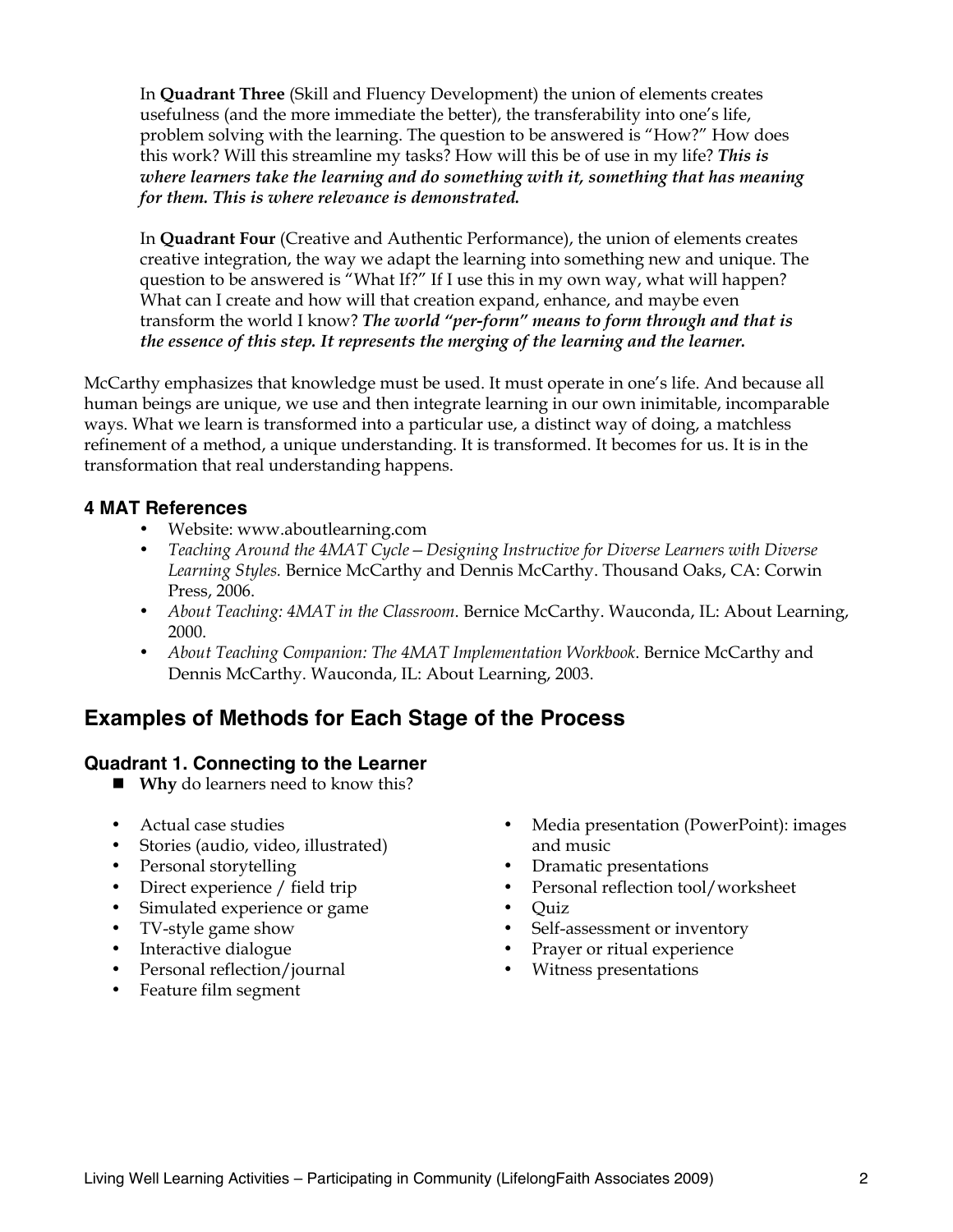#### **Quadrant 2. Delivering Information**

- **What** is it that we are teaching the learners?
- Video presentation
- Audio presentation
- PowerPoint presentation with content and images/music
- Guided reading and research
- Interviewing experts
- Demonstration
- Prayer or ritual experience
- Lecture
- Panel presentation

#### **Quadrant 3. Developing Skills and Fluency**

- **How** will the learners use it in their lives?
- Case study demonstrating how to use the information
- In-session practice activities and exercises (specific to the content of the session)
- **Mentoring**
- Role play / skill practice
- Field work
- Simulations
- In-field observations
- Demonstrations

#### **Quadrant 4. Creative and Authentic Performance**

- What will the learners become and do as a result of the learning experience?
- Conduct a demonstration
- Write a report, article, or story describing performance to share with others
- Create action plans
- Create a photo or video documentary of practice
- Field trip / mission trip
- Participate in a church ministry (within the church or in the wider community)
- Keep a journal or log of performance efforts
- Get involved in an action learning project (e.g., service project, teaching others, leading an activity).

# **4MAT and the Living Well Process**

Each chapter in *Living Well* is developed around five movements:

1. **Yearning** taps into our hunger for living well by addressing a basic area of human need through the real-life stories of people who seek meaning and purpose for their lives through a particular practice.

- Study groups: read and analyze/reflect on selecting readings, and present findings in a small group or to the large group
- Project-centered learning: develop a project that involves study, creative activity, and presentation of the project
- Debate
- Inquiry-oriented discussion
- Learning tournament
- Panel presentations
- Compare and contrast activities
- Creative writing activity, e.g., learners rewrite Scripture stores or hymns n contemporary language and situations
- Presentations by learners of a project
- Creative activity: learners create an art project, song/music video, video or PowerPoint presentation, dramatic presentation, advertisement/commercial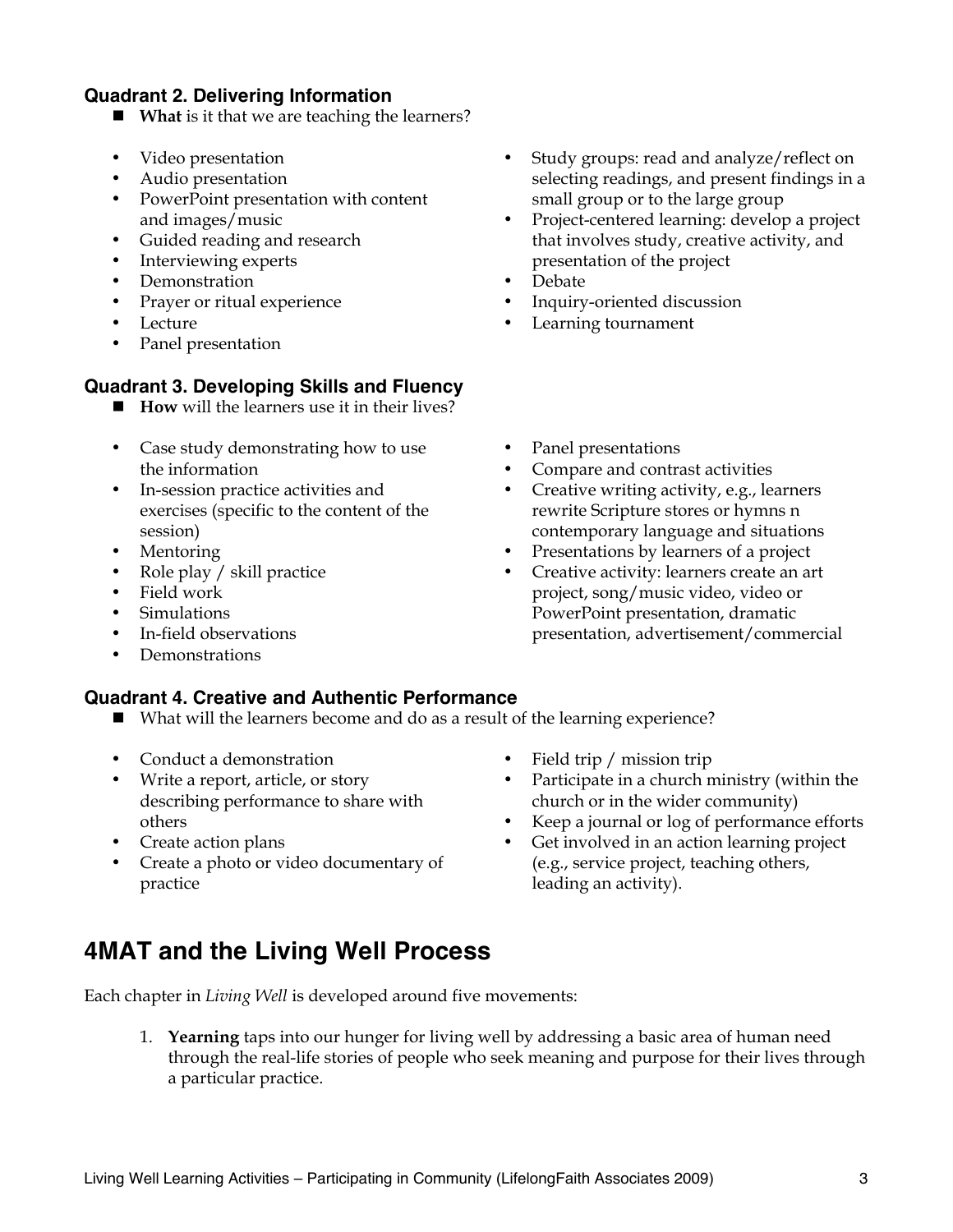- 2. **Reflecting** gives you, whether individually or with your household, an opportunity to become aware of how you experience the basic human need and hunger for the Christian practice in your own life, and how you may already be living this practice.
- 3. **Exploring** presents the biblical teaching on the practice, how the practice addresses our basic need and hungers, and why the practice is important for living a Christian life.
- 4. **Living** provides you with a variety of tools—activities, ideas, and strategies—that you can use to integrate each Christian practice into your daily life.
- 5. **Praying** concludes the chapter by offering God thanks and praise, and asking for God's help.

Here is an application of the 4MAT learning cycle to teaching Christian practices to a large group (families, multiple generations, or adults) using the 5-part process of each *Living Well: Christian Practices for Everyday Life* chapter.

## **Quadrant 1**

### **Part 1.** *Yearning***: The Hunger for the Practice**

■ Illustrating the hunger for the Christian practice in story, music, film, and/or current events.

### **Part 2.** *Reflecting***: Reflection on the Hunger**

- Guiding the individual or family in identifying how they see the hunger in their own lives and world.
- Helping people become aware of how they already engage in this practice, and the things that distort or hinder the practice.

## **Quadrant 2**

### **Part 3.** *Exploring***: The Christian Practice**

- Grounding the Christian practice in the Bible by describing how the biblical story(s) deepens our understanding of the Christian practice.
- **Describing what people today, and throughout history, actually do when they are engaged** well in a particular practice—people or communities that live the practice with exceptional grace and skill.
- Connecting the Christian practice to human needs and hungers. Identifying how and why it is important to living a meaningful life. Describing the benefits of living the Christian practice—for the person, family, and for the community and world.

## **Quadrant 3**

### **Part 4.** *Living***: Application of the Christian Practice to Daily Life**

- Giving people tools—activities, ideas, resources—for living the Christian practice in their daily lives—at home, at work, at school, and in the world.
- $\blacksquare$  Showing people how to make the Christian practice part of everyday life.
- Guiding people in performing the Christian practice and then reflecting on it.

## **Quadrant 4**

## **Part 4.** *Living***: Application of the Christian Practice to Daily Life**

### **Part 5.** *Praying***: Prayer for the Practice**

- Entering more deeply into the practice through prayer and reflection.
- Offering God thanks and praise, and asking for God's help in living the practice.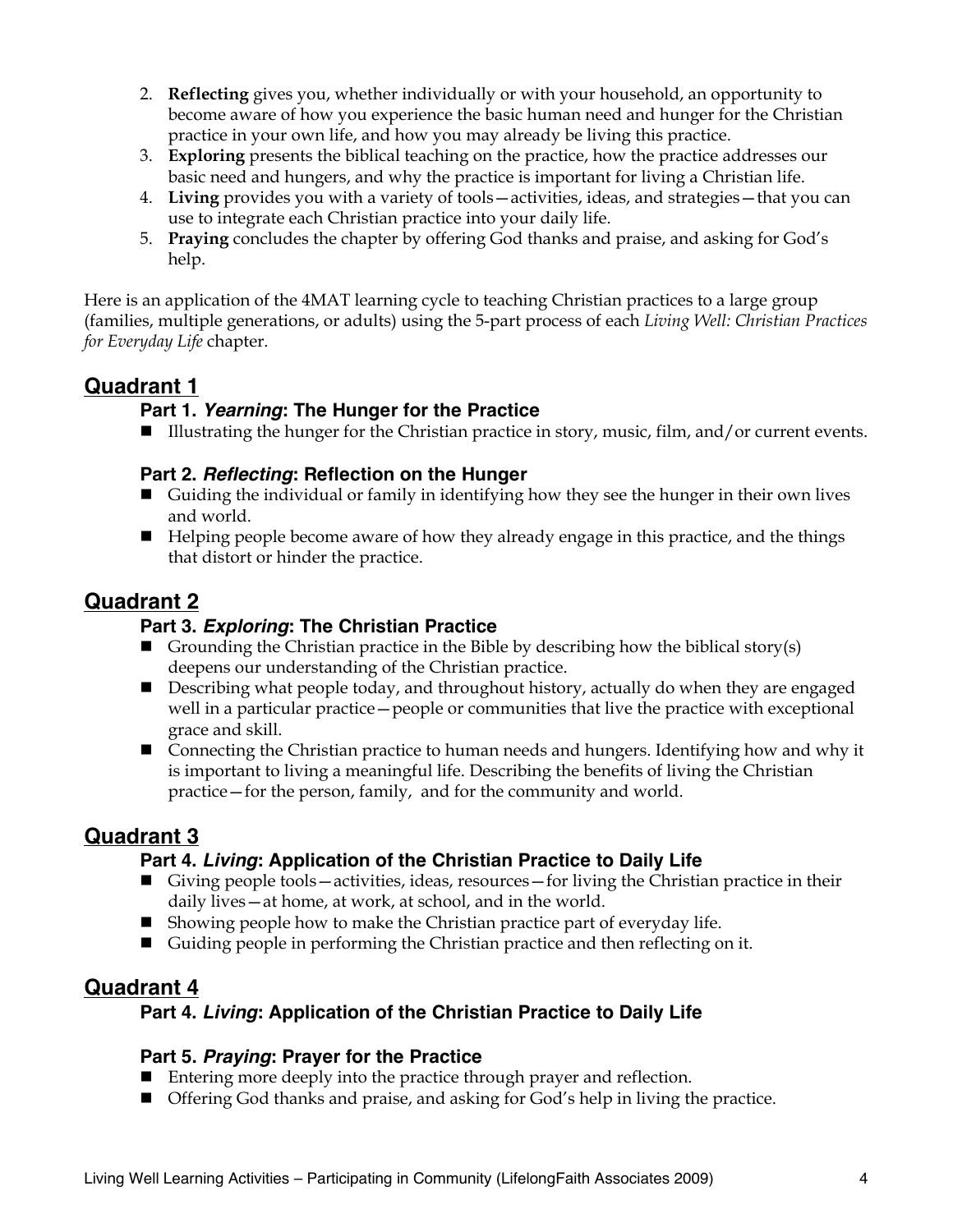# **Sample Program Design for the Christian Practice of Participating in Community**

To illustrate how these five elements are incorporated in a learning resource, here is an outline of a large group program using the "Participating in Community" chapter from *Living Well: Christian Practices for Everyday Life*. During the session, children can use the "Participating in Community" activities in the *Living Well Children's Workbook.* 

# **Preparation**

# **Materials**

- The following handouts are included with this session:
	- 1. *Identifying Gifts and Talents*
	- 2. *Stewardship Ideas for Children*
	- 3. *Stewardship Ideas for Teens and Adults*
- Paper, pens/pencils for everyone
- 3x5 file cards (Place 15-20 files on each table. Have extras just in case people need more.)

# **Suggested Setting**

• Organize the participants into table groups. Have a Bible on each table.

## **Identifying Community Witnesses**

Incorporate members of your church community who are engaged in church ministries and civic and world communities into the presentation of the Christian teaching on the practice. After the first part of your presentation "Participating in the Church Community" have several church members share why and how they are engaged in the church. After the second part, "Participating in the World," have several church members share why and how they are engaged in the civic community and in the world community. The goal of the "community witness" stories is to have people share how their faith in Jesus Christ is expressed in their engagement in the church, civic, and world communities, and how they benefit from their participation. Be sure to invite a variety a people so that people see that participation is for everyone! Invite children, teens, young adults, adults (single and married couples), parents, "empty-nest" couples, adults in later life, etc.

# **Presenting Information on Ways to Participate in Community**

Here are three ideas that you can use alone or together to present ways that people can strengthen their involvement in community: a booklet of ideas and projects, exhibits, and a panel. You can also create a PowerPoint presentation or DVD with photos and illustrations of the variety of ways people can participate in church, civic community, and the world community. Each will take advance preparation.

#### **Community Involvement Booklet**

You can develop a booklet with ways that people can be involved in the church community (e.g., church ministries), civic community (e.g., organizations and projects), and world community (e.g.,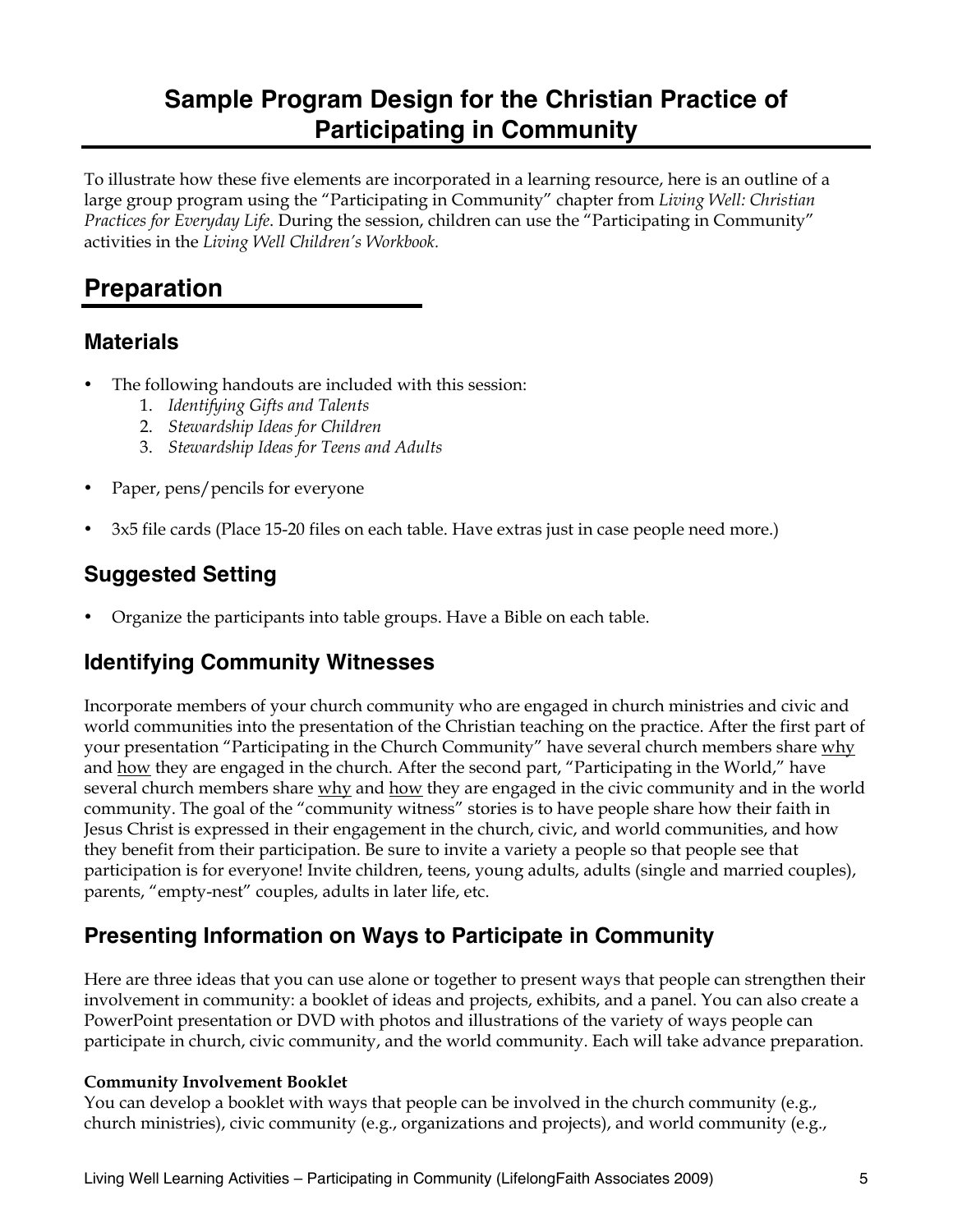organizations and projects). Research your church, local organizations, and global projects on a variety of justice issues. Research websites of recognized organizations for information. You also use the ideas on the handouts, *Stewardship Ideas for Children* and *Stewardship Ideas for Teens and Adults*. For examples of national and global projects see Chapter 12, "Transforming the World," in *Living Well* and the Transforming the World learning activities online at www.lifelongfaith.com.

#### **Display**

You can organize displays/exhibits of ideas for participating in a community. Staff the displays with people representing church ministries, community organizations, and global projects. You can access national and international organizations, such as World Vision, Catholic Relief Services, Habitat for Humanity, UNICEF, and Heifer Project, via their web sites to download project ideas, pictures, and descriptions.

#### **Panel**

You can organize a panel of presenters, representing parish ministries, community organizations, and national/international projects, who speak briefly speak about the ways people can get involved. Instead of using organization representatives, you can invite church members who are involved with the ministry or organization to share their firsthand experience.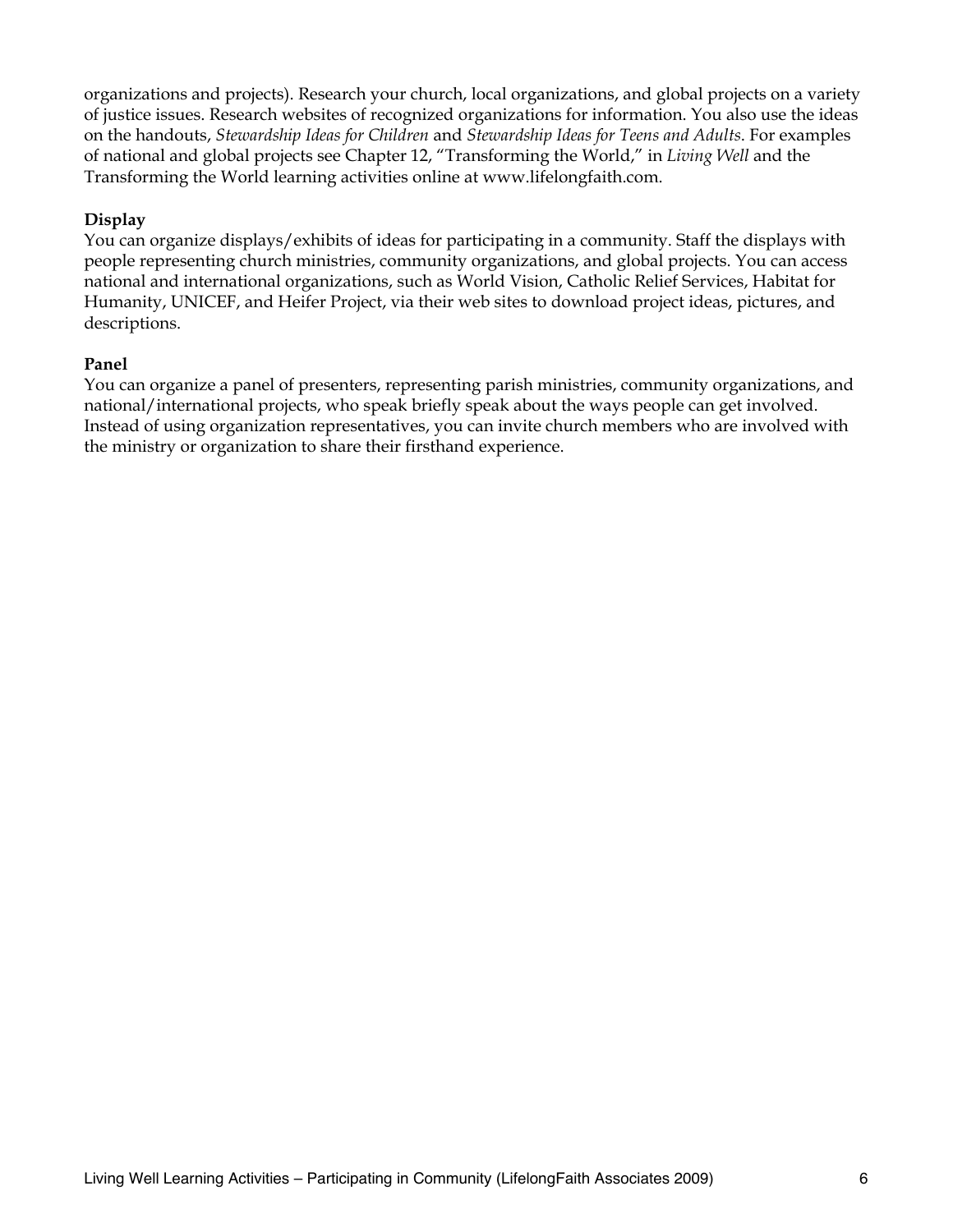# **Session Plan**

# **Quadrant 1. Connecting to the Learner: Participating in Community**

### **1. Yearning—Stories of Community Engagement**

Introduce the session with these words (from page 9.2 in *Living Well*):

*Looking for a community to belong to? We all are; no one really wants to be alone. But when it comes to belonging to and participating in a community, we're confused. Do we have time to become involved in a community? What type of community? How can we find ways to participate meaningfully in our church, our civic community, and our world?*

Share with the group the three opening stories, "You're Telling Us to Work on Sunday," "City on a Mission," and "A Typical Wednesday Night," on pages 9.2—9.4 in *Living Well*. Use a different reader for each story.

### **2. Reflection Activity: How Are You Participating in Community**

After reading the stories ask people to share how they are currently participating in the life of the community: church, civic community, and world community. Ask people to share their responses to one question at a time. After everyone has shared, moved to the second, then third question. Display the questions on a PowerPoint presentation or on newsprint for all to see. (Note: Children can complete the "Participating in Community" worksheet on page 32 in the *Children's Workbook*).

- 1. In what ways are you and your household involved in your church community throughout the year?
- 2. In what ways are you and your household involved in activities and projects in your civic community? How do you and your household make a positive contribution to your civic community?
- 3. In what ways are you and your household involved in the world community—making a positive contribution to people around the world?

### **3. The Benefits of Participating**

Using the commentary on pages 9.5 and 9.6 in *Living Well*, develop a presentation (using PowerPoint) that explains the benefits of participating in community. Add examples from your local community to illustrate the benefits.

At table groups, invite people to share the benefits that have come to them from participating in the church community, civic community, and/or world community.

## **Quadrant 2. Delivering Information: The Christian Practice of Participating in Community**

The Exploring section of the "Participating in Community" chapter on pages 9.7—9.10 in *Living Well* presents biblical teaching and examples in two section: Participating in the Church Community, and Participating in the World.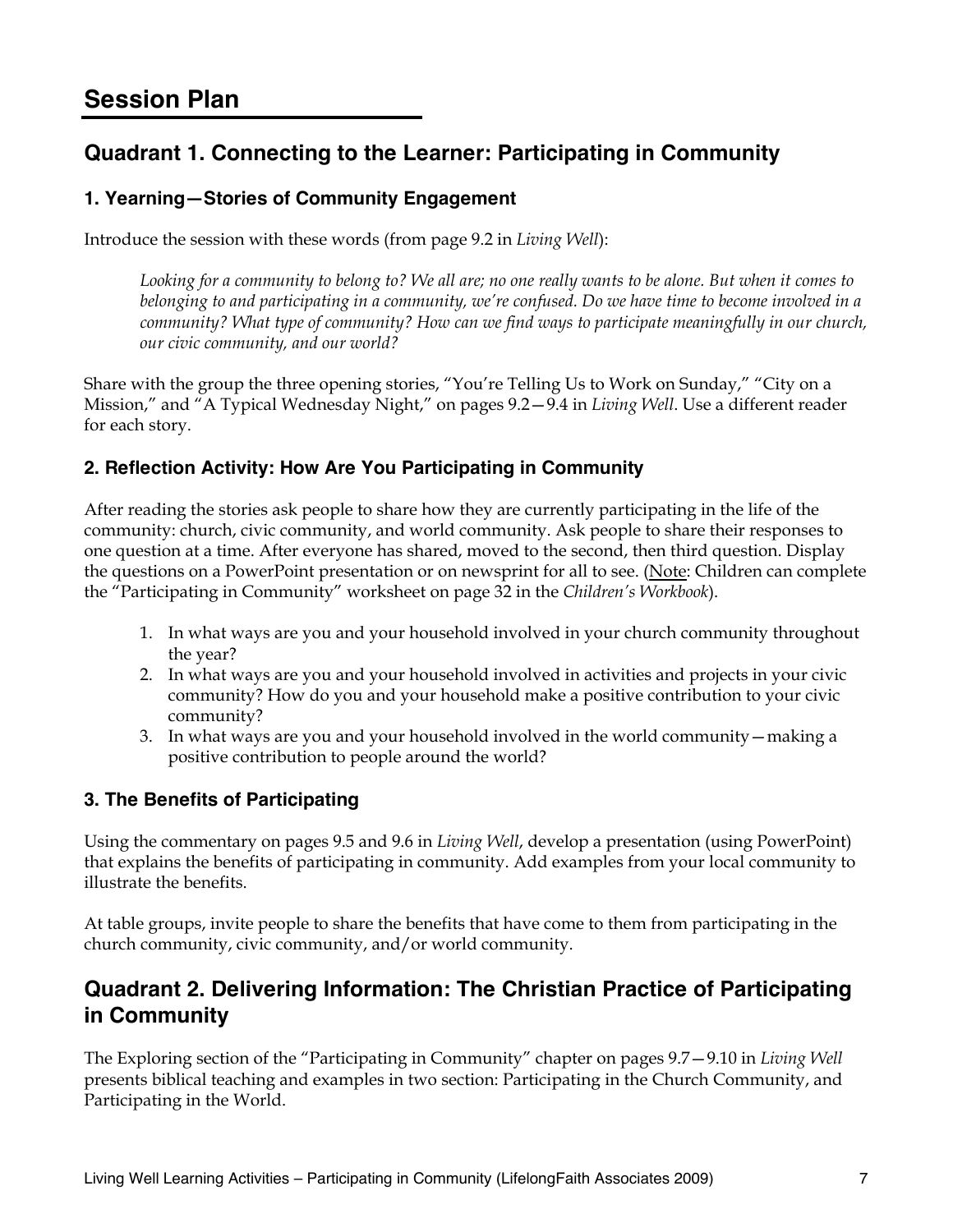Develop a presentation (using PowerPoint with photos and local examples) that explains each the biblical teaching using the Scripture readings, and presents the key points and examples. Add examples about your own church community and about people engaged in the civic community and world. Select people who will read the Scripture passages as part of your presentation.

Incorporate members of your church community who are engaged in church ministries and civic and world communities into your presentation. After the first part of your presentation "Participating in the Church Community" have several church members share why and how they are engaged in the church. After the second part, "Participating in the World," have several church members share why and how they are engaged in the civic community and in the world community. The goal of the "community witness" stories is to have people share how their faith in Jesus Christ is expressed in their engagement in the church, civic, and world communities, and how they benefit from their participation. Be sure to invite a variety a people so that people see that participation is for everyone! Invite children, teens, young adults, adults (single and married couples), parents, "empty-nest" couples, adults in later life, etc.

Conclude your presentation and witness stories with table group discussions using the following question. Display the question on a PowerPoint presentation or on newsprint for all to see.

• What did you learn about the Christian teaching on participating in community that can be beneficial for you and your household? How were you affirmed by the biblical teaching, examples, and witness stories? How were you challenged?

# **Quadrant 3. Developing Skills and Fluency: Ways to Live the Christian Practice of Participating in Community**

### **1. Identifying Gifts and Talents**

Ask everyone to complete a gifts and interest inventory using the handout, *Identifying Gifts and Talents*. Families with children can do this as a family activity or children can work on the "We Participate in Community" worksheet on page 34 in the *Children's Workbook*.

Introduce the activity by presenting the material on page 9.11 of *Living Well*.

There are tremendous benefits that come with participating deeply and meaningfully in a community—whether it's a Christian community, your local community, or the world. Whether you are a single young adult, a newly married couple, a family with children or teens, a single adult, an "empty nest" household, or an older adult, there are lots of ways you can become more deeply involved in your church, neighborhood, and world. Let's explore the gifts that you bring to community, and some of the ways you can utilize those gifts more fully.

The Letter of Peter reminds us: *Each one, as a good manager of God's different gifts, must use for the good of others the special gift he has received from God.* (1 Peter 4:10)

Jean Morris Trumbauer writes: *Each of us is like a gift package from God. Our combination of gifts is unique. Not one of us has ever been replicated on this earth! Our giftedness includes our talents and abilities, styles, interests, experiences, preferences, and passions for serving in the world. Our gifts are part of an abundant web of giftedness in our faith community. These gifts were given to us so that we might minister together as partners in God's work in the world. And our gifts are meant for us too! When we live out our gifts, we discover the joys of an abundant life.*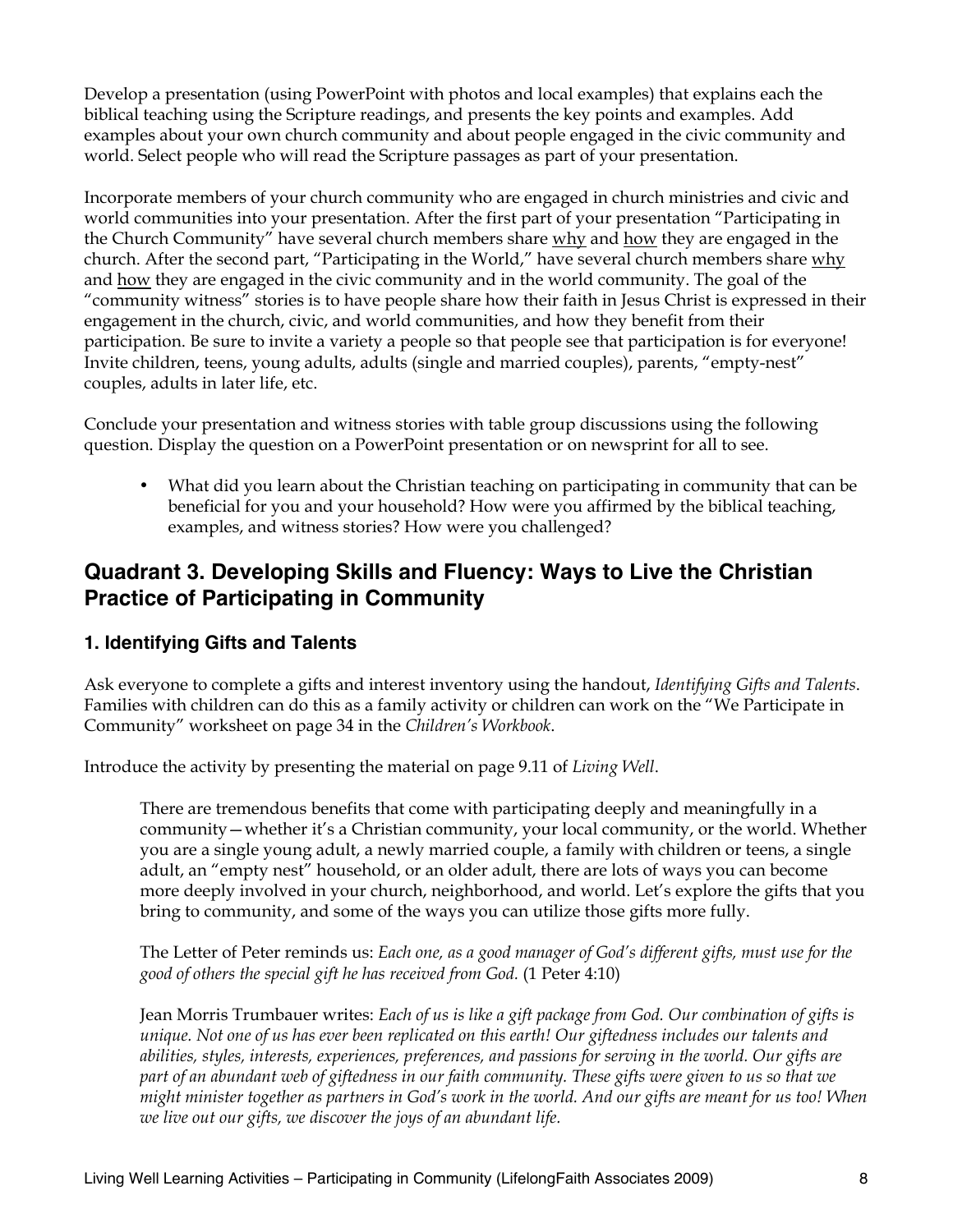Begin the process of strengthening your involvement in church and community by identifying your God-given gifts and talents. Involve everyone in your household in the "gifts inventory." Check up to a dozen things you do well. Have each member of your household do this. Feel free to add other gifts not specifically listed.

When you complete the gifts inventory move on to the inventory of ways you can be involved. Equipped with a list of your gifts and talents and those of your household, you can now start to consider the type of activities you and members of your household might want to be involved in. Take a look at the two lists below, one for the church community and one for the civic community and world. Think about which interests best match with your gifts and talents. Some activities may be more traditional, such as teaching or singing, while others may be new, such as Web ministry.

Give people time to complete the two inventories.

#### **2. Findings Ways to Participate in Community**

Present a variety of ways that people can strengthen their participation in community: church, civic, world. Here are three ideas that you can use alone or together: a booklet of ideas and projects, exhibits, and a panel. You can also create a PowerPoint presentation or DVD with photos and illustrations of the variety of ways people can participate in church, civic community, and the world community.

#### **Booklet**

You can develop a booklet with ways that people can be involved in the church community (e.g., church ministries), civic community (e.g., organizations and projects), and world community (e.g., organizations and projects). Research your church, local organizations, and global projects on a variety of justice issues. Research websites of recognized organizations for information. You also use the ideas on the handouts, *Stewardship Ideas for Children* and *Stewardship Ideas for Teens and Adults*. For examples of national and global projects see Chapter 12, "Transforming the World," in *Living Well* and the Transforming the World learning activities online at www.lifelongfaith.com.

#### **Exhibits**

You can organize displays/exhibits of ideas for participating in a community. Staff the displays with people representing church ministries, community organizations, and global projects. You can access national and international organizations, such as World Vision, Catholic Relief Services, Habitat for Humanity, UNICEF, and Heifer Project, via their web sites to download project ideas, pictures, and descriptions.

#### **Panel**

You can organize a panel of presenters, representing parish ministries, community organizations, and national/international projects, who speak briefly speak about the ways people can get involved. Instead of using organization representatives, you can invite church members who are involved with the ministry or organization to share their firsthand experience.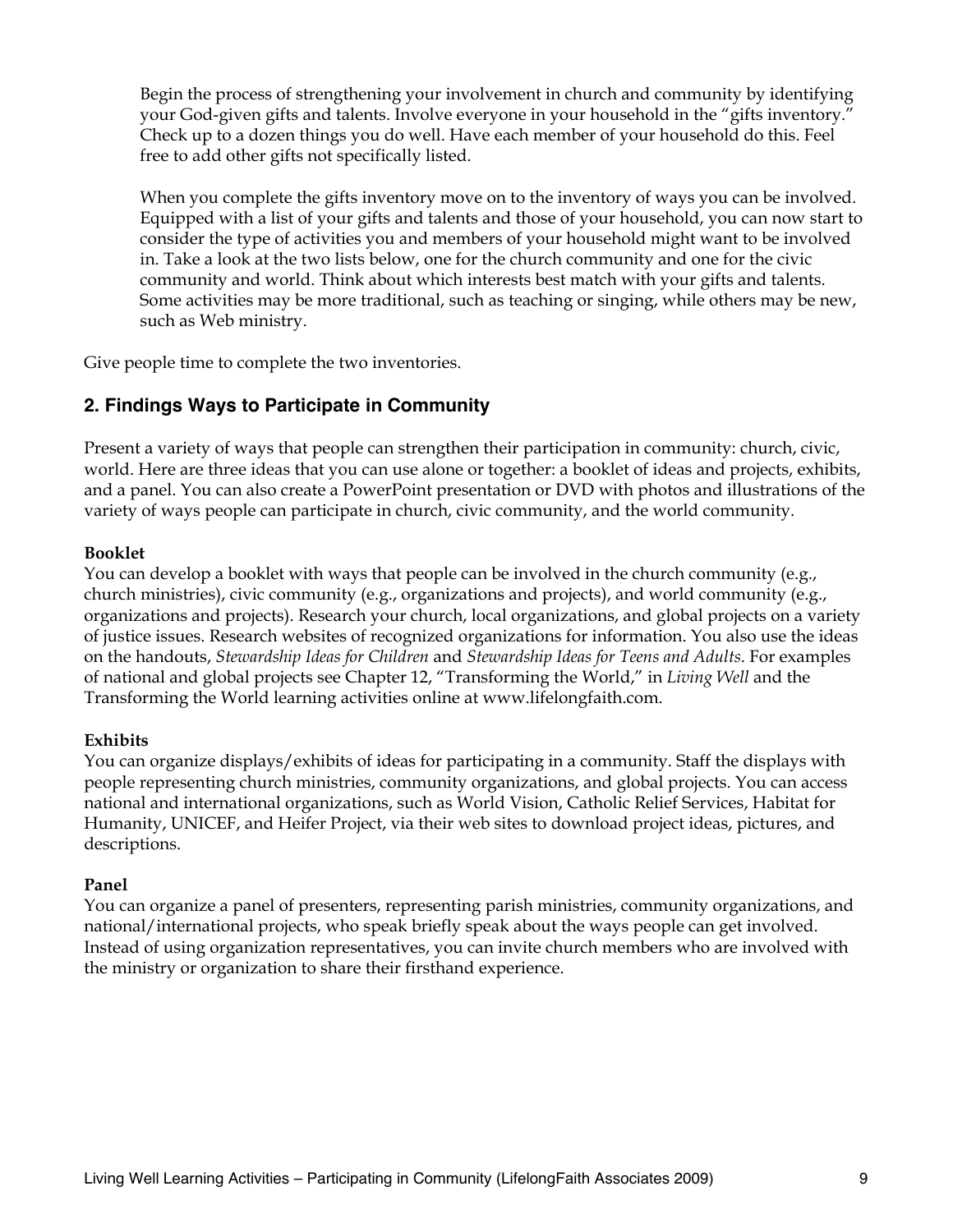## **Quadrant 4. Demonstrating Creative and Authentic Performance: Living the Practice of Participating in Community**

#### **1. Connecting Gifts with Ways to Participate in Community: Church, Civic Community, and World**

Ask people (individuals or households) to review the gifts they identified and the potential involvements they selected on their inventory.

Using the variety of community participation ideas that you have provided in the previous activity, ask the participants to identify specific ways they can participate more fully in community. Remind people to connect what they discovered from the inventory with the variety of ideas you presented. Ask them to list their best ideas on one file card—as an individual or as a household.

Then ask people to make one or more commitments to strengthen their participation in community. Ask them to consider one commitment to their church community, one to the civic community, and one to the world community. Have them write one commitment per file card. For each idea ask them to complete a simple action plan. (Have these steps on a PowerPoint presentation or newsprint for all to see.)

- 1. List 2-3 actions you would like to take to implement this commitment.
- 2. Describe what you will do to put each action into practice, and the steps you will take to ensure that it will happen.

Give them time to complete the activity.

Ask people to share one commitment and action plan with their table group.

#### **2. Closing Prayer**

Pray together the "Prayer for Our Community and World" on page 9.16 in *Living Well* and/or the prayer below.

*Generous God, We thank you for all the gifts you have given us. We know that all we have received is from your hand. Gracious and loving God, you call us to participate in the life of our communities, our church community our civic community our world community Help us to always use your gifts wisely and teach us to share them generously. Send the Holy Spirit to work through us, bringing your message of love to those we serve. May we bear witness to the love of Jesus Christ in our lives every day. We pray with grateful hearts, in Jesus' name. Amen.*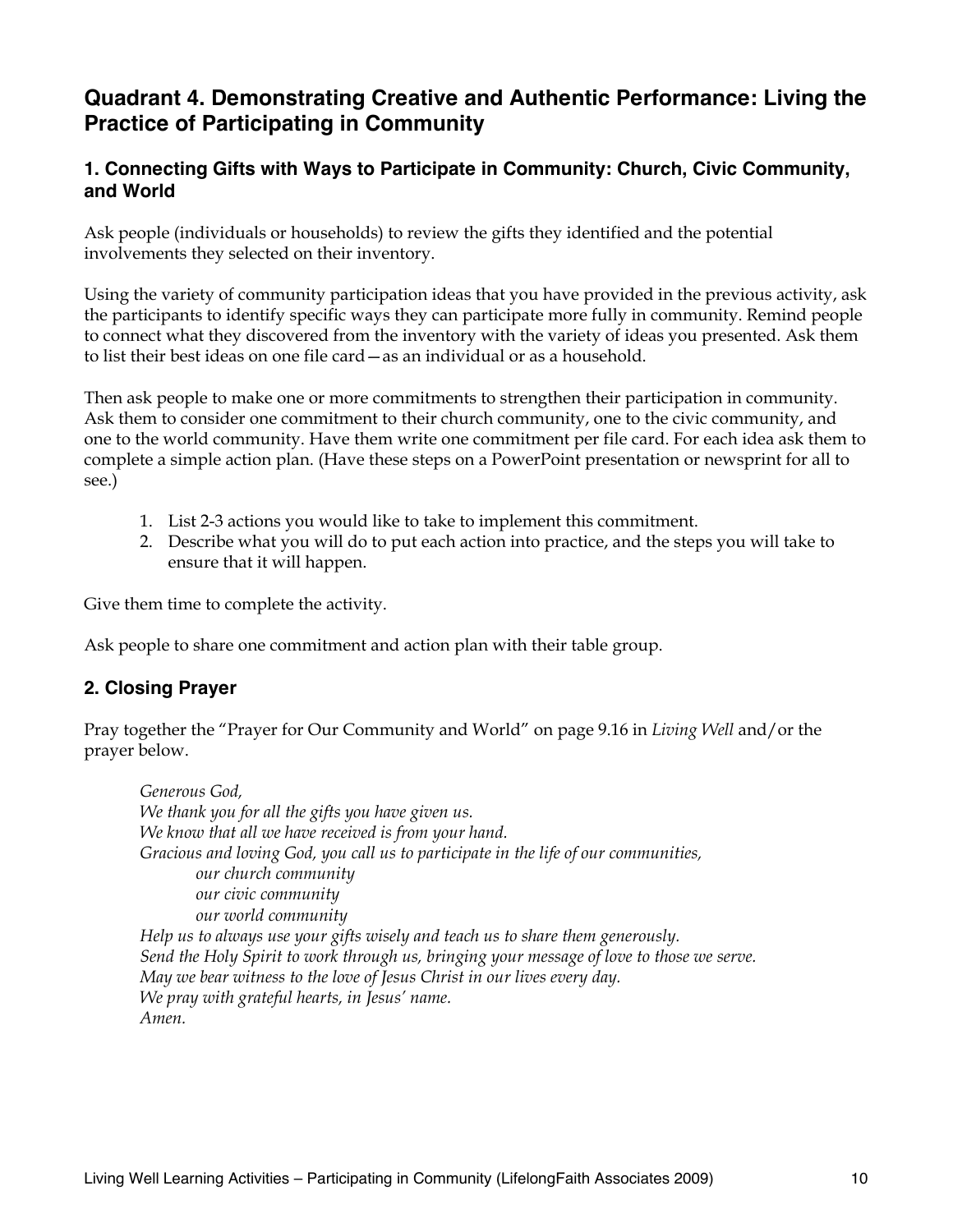# **Identifying Gifts & Talents**

*Each one, as a good manager of God's different gifts, must use for the good of others the special gift he has received from God.* (1 Peter 4:10)

*Each of us is like a gift package from God. Our combination of gifts is unique. Not one of us has ever been replicated on this earth! Our giftedness includes our talents and abilities, styles, interests, experiences, preferences, and passions for serving in the world. Our gifts are part of an abundant web of giftedness in our faith community. These gifts were given to us so that we might minister*  together as partners in God's work in the world. And our gifts are meant for us too! When we live *out our gifts, we discover the joys of an abundant life.* (Jean Morris Trumbauer, *Created and Called*)

Begin the process of strengthening your involvement in church and community by identifying your Godgiven gifts and talents. Involve everyone in your household in the "gifts inventory."

## **My gifts are…**

Check up to a dozen things you do well. Have each member of your household do this. Feel free to add other gifts not specifically listed. (Adapted from *Created and Called* by Jean Morris Trumbauer.)

- accounting/finances/budget
- $\Box$  acting/drama
- artwork/crafts
- $\Box$  caring and compassion
- **D** carpentry/building
- $\Box$  child care
- $\Box$  clerical work
- $\Box$  communication
- $\Box$  computer skills
- $\Box$  cooking and serving food
- $\Box$  coordinating and organizing projects
- $\Box$  dancing
- $\Box$  decorating
- $\Box$  facilitating and working with groups
- $\Box$  faith-sharing
- $\Box$  fundraising
- $\Box$  gardening
- $\Box$  graphic design
- $\Box$  hospitality
- $\Box$  housekeeping
- $\Box$  legal services
- $\Box$  listening
- $\Box$  maintaining buildings/grounds
- $\Box$  mechanical work
- $\Box$  mediating and problem-solving
- $\Box$  medical/nursing care
- **D** mentoring/tutoring
- $\Box$  music: instrumental or voice
- $\Box$  photography
- $\square$  planning/visioning
- $\Box$  praying
- $\square$  promotion/advertising
- $\square$  public speaking
- $\Box$  researching
- $\square$  sewing
- $\Box$  social justice work
- $\Box$  sound recording/audio production
- $\Box$  teaching/training
- $\Box$  video and video production
- $\Box$  visiting others
- D Web design
- $\Box$  writing
- $\Box$
- \_\_\_\_\_\_\_\_\_\_\_\_\_\_\_\_\_\_\_\_\_\_\_\_\_\_\_
- \_\_\_\_\_\_\_\_\_\_\_\_\_\_\_\_\_\_\_\_\_\_\_\_\_\_\_  $\Box$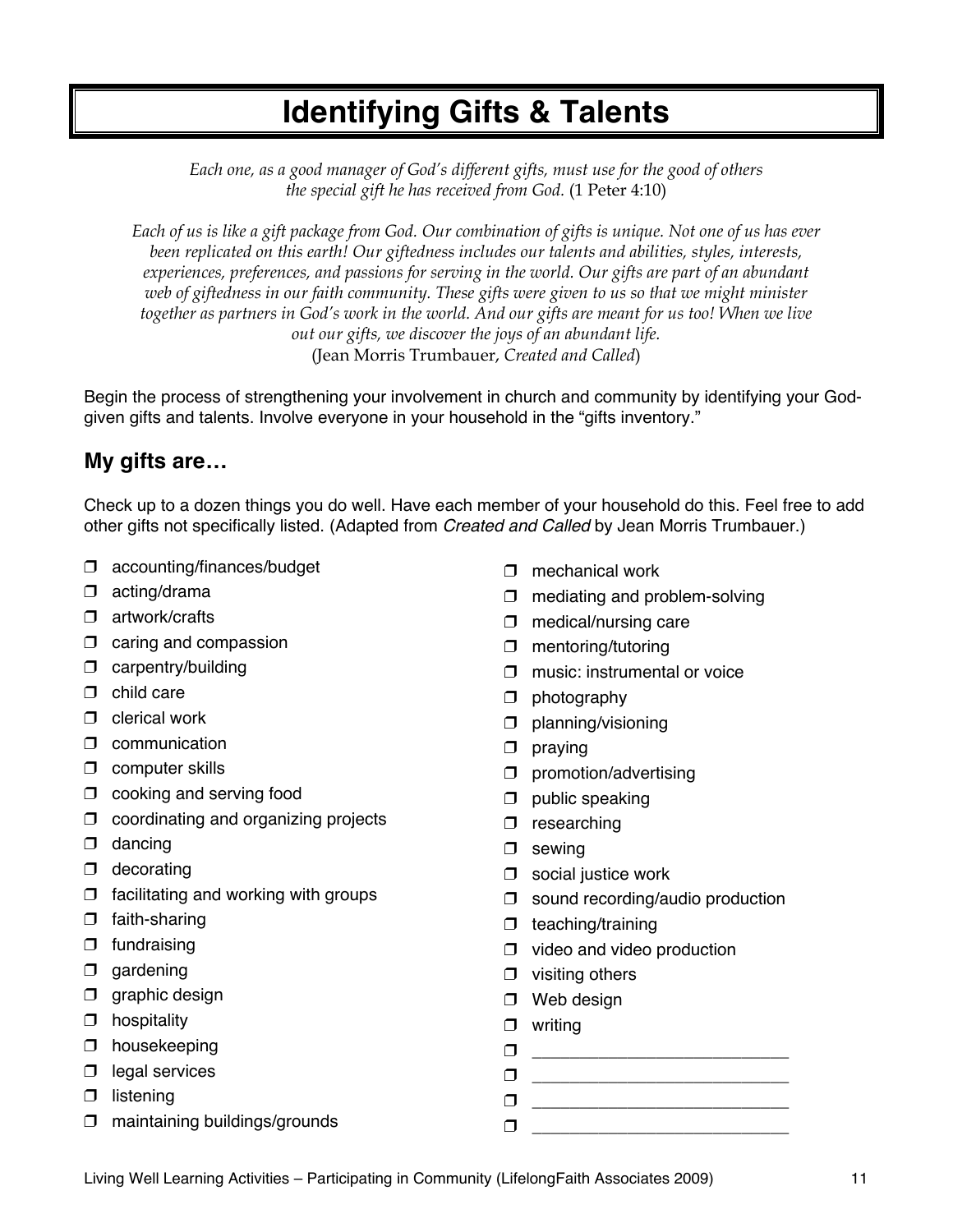# **Identifying Ways to Be Involved in Church, Community, and World**

Equipped with a list of your gifts and talents and those of your household, you can now start to consider the type of activities you and members of your household might want to be involved in. Take a look at the two lists below, one for the church community and one for the civic community and world. Think about which interests best match with your gifts and talents. Some activities may be more traditional, such as teaching or singing, while others may be new, such as Web ministry. (Adapted from *Created and Called* by Jean Morris Trumbauer)

**and world…**

**I have experience or interest in these areas of involvement in the community** 

Mark the three greatest areas of experience (E) with a 1, 2, and 3. Mark the three greatest

areas of interest (I) with A, B, C.

#### **I have experience or interest in these areas of involvement in the church…**

Mark the three greatest areas of experience (E) with a 1, 2, and 3. Mark the three greatest areas of interest (I) with A, B, C.

| Е | $\mathbf{I}$ | <b>Potential Involvement</b>                                              |   |              |                                                       |
|---|--------------|---------------------------------------------------------------------------|---|--------------|-------------------------------------------------------|
|   |              | ______ ______ aging                                                       | Е | $\mathbf{I}$ | <b>Potential Involvement</b>                          |
|   |              | ______ _______ arts                                                       |   |              | ______ ______ abuse                                   |
|   |              | ______ children's ministry                                                |   |              | _______ ______ addiction and recovery                 |
|   |              | ______ ______ consolation/grief ministry                                  |   |              | ______ _______ the arts                               |
|   |              | ______ ______ communications/media                                        |   |              | ______ ______ care for and dignity of the elderly     |
|   |              | _____ community outreach/service                                          |   |              | disabilities                                          |
|   |              | data administration                                                       |   |              | ______ _____ disaster relief                          |
|   |              | _____ _______ education: children                                         |   |              | ______ ______ discrimination                          |
|   |              | _____ education: youth                                                    |   |              | ______ ______ economic/community development          |
|   |              | _____ ______ education: adults                                            |   |              | ______ ______ education: children, youth              |
|   |              | <u>____</u> family ministry                                               |   |              | ______ employment                                     |
|   |              | <u>____</u> finance                                                       |   |              | environment                                           |
|   |              | _____ ______ global mission                                               |   |              | ______ _______ governmental and political reform      |
|   |              | ______ _____ health ministry                                              |   |              | ______ _______ grief and loss                         |
|   |              | _______ media ministry                                                    |   |              | ______ _____ health care                              |
|   |              | $\frac{1}{\sqrt{1-\frac{1}{2}}}\frac{1}{\sqrt{1-\frac{1}{2}}}\dots$ music |   |              | <b>______</b> homelessness                            |
|   |              | ______ _____ new member welcome                                           |   |              | ______ ______ human rights                            |
|   |              | ______ _______ pastoral care                                              |   |              | hunger                                                |
|   |              | ______ prayer ministry                                                    |   |              | Literacy                                              |
|   |              | ______ property management                                                |   |              | ______ _____ mental health                            |
|   |              | ______ ______ recovery ministry                                           |   |              | ______ poverty and economic disparity                 |
|   |              | ______ ______ sacramental preparation                                     |   |              | ______ prisons and rehabilitation                     |
|   |              | ______ ______ singles ministry                                            |   |              | ______ ______ violence                                |
|   |              | ______ ______ small faith communities                                     |   |              | ______ _____ war and peace                            |
|   |              | ______ ______ social justice                                              |   |              | ______ ______ other: ______________________________   |
|   |              | ______ ______ social/community life                                       |   |              | ______ _______ other: _______________________________ |
|   |              | ______ ______ spiritual growth                                            |   |              | ______ ______ other: _____________________________    |
|   |              | ______ ______ stewardship                                                 |   |              | ______ ______ other: _____________________________    |
|   |              | ______ ______ visual communication                                        |   |              |                                                       |
|   |              | ______ ______ Web ministry/cyberministry                                  |   |              |                                                       |
|   |              | ______ ______ worship/liturgy                                             |   |              |                                                       |
|   |              | ______ ________ young adult ministry                                      |   |              |                                                       |
|   |              | ______ _______ youth ministry                                             |   |              |                                                       |
|   |              | ______ ______ other: ____________________________                         |   |              |                                                       |
|   |              | other:                                                                    |   |              |                                                       |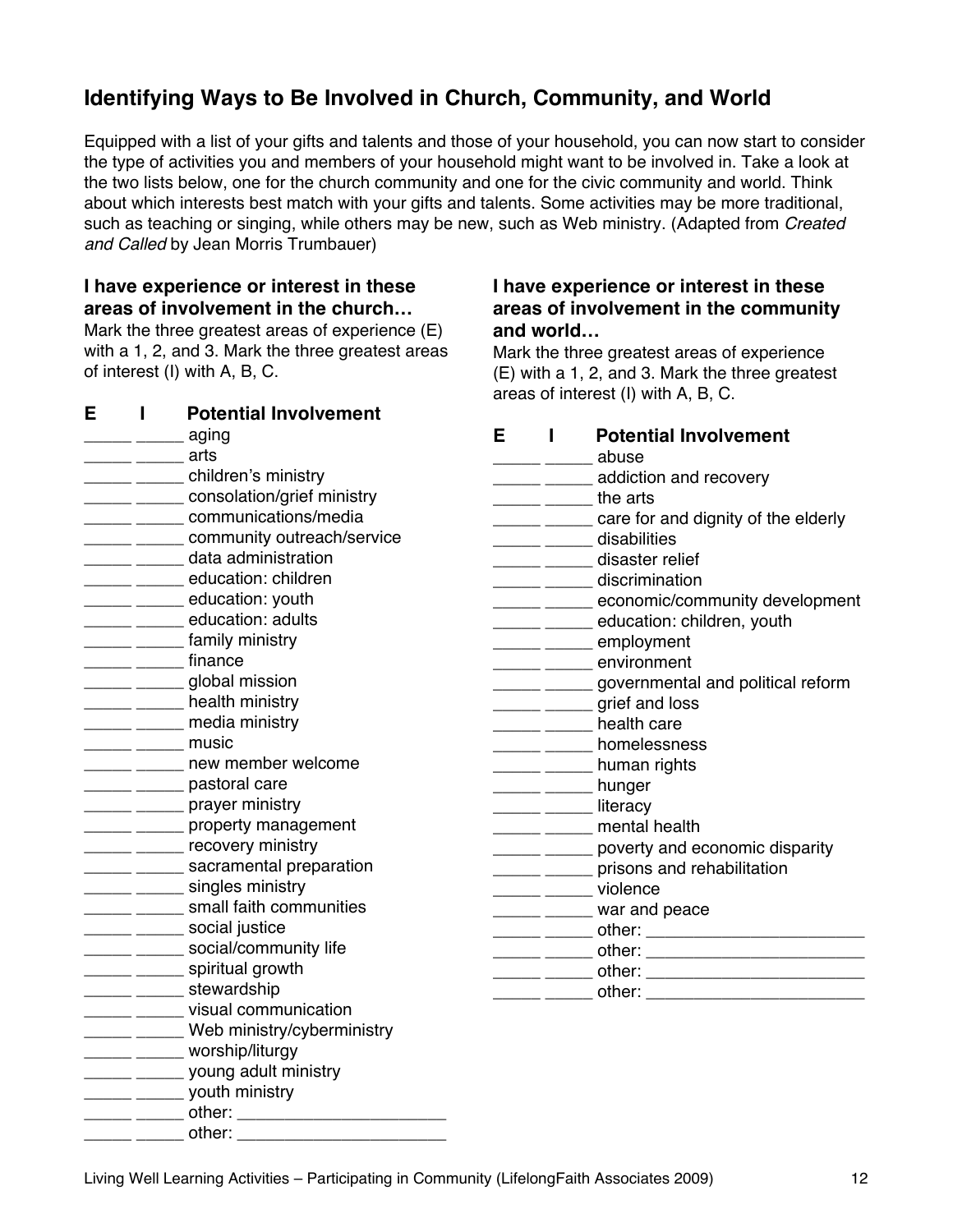# **Stewardship Ideas for Children**

## **Time**

Think of the ways you can use your time to help others.

- Taking care of your younger brother or sister
- Talking with your grandparents
- Visiting a sick friend
- Helping a friend with homework
- Doing your chores around the house

# **Talent**

Think of the ways you can share your gifts or talents with others.

- If you a good reader, you can read to your younger brother or sister or at a child care center or to an elderly person in a nursing home.
- If you like to cook, you can bake cookies for holiday dinners for those in need.
- If you like to draw, you can teach others to draw or you can make posters and signs for parish programs.
- If you like to sing, you can join the children's choir at church.
- If you make friends easily, you can find lonely children and make them feel good.
- If you like to be outdoors, you can help a disabled or elderly neighbor with yard work.

## **Treasure**

Even though you might not have much money, you do have a treasure. Think of the ways you can share your treasure with others.

- Saving a little of your allowance or money you make doing chores and add this to what your family is sharing with those in need.
- Donating some of your favorite books to a local child care center or a shelter for homeless families.
- Donating clothes to child who are poor or live in a shelter for homeless families.
- Recycle your family's newspapers and magazines, cans and bottles to help protect the earth.
- Collecting food from your family and neighborhood to give to food banks and soup kitchens.

(For additional ideas see: *The Catholic Kid's Guide to Stewardship*. Elizabeth Johnson. New London, CT: Twenty-Third Publications, 2004.)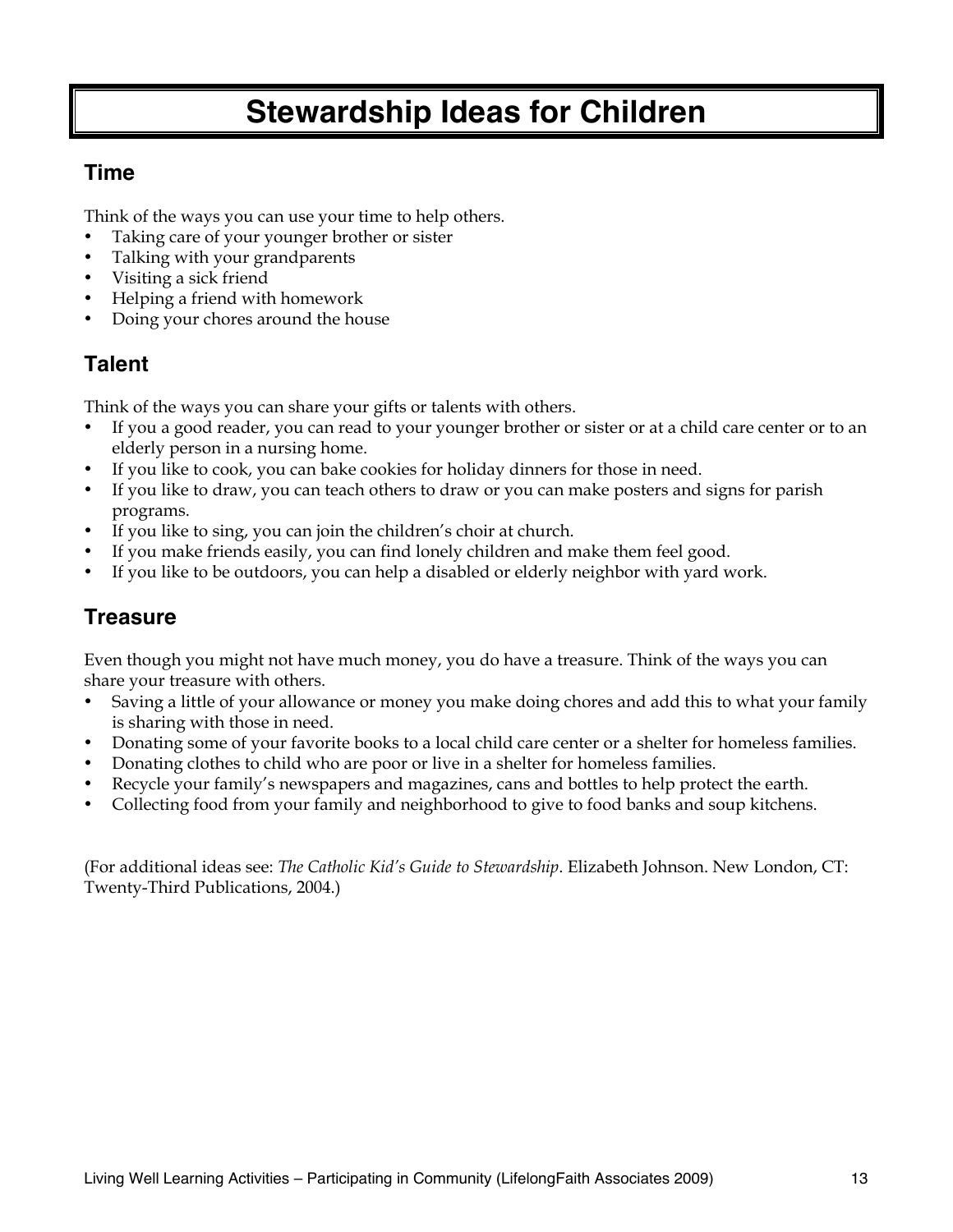# **Stewardship Ideas for Teens and Adults**

# **Being a Good Steward of Your Treasure**

## **Consider This. . .**

- \$.25 can feed a refugee child for a day.
- \$10 would buy a box of nails for a new house.
- \$25 would buy five pounds of seed corn in Honduras
- \$25 would buy a month's care for an orphaned child
- \$25 would buy school supply kits for two children in Africa
- \$200 (the price of a new modest TV set) would allow farmers in Peru to purchase several llamas or a woman in India can buy an income-producing sewing machine
- \$500 spent on the UNICEF child survival program saves a child's life
- \$500 (the cost of a new appliance) would give some family a heifer that would provide milk and income or two water buffalo for plowing rice fields
- \$1000 would buy all of the wallboard for a new Habitat for Humanity house
- \$2500 (the price of a family vacation) could build three adobe homes for hurricane victims in Central America

## **Ideas for Being a Good Steward of Your Treasure**

Here are a few ideas to get you thinking about how to share your treasure:

- Give a donation to UNICEF and their efforts to meet the essential needs of poor children all around the world through education, nutrition, and health care. Go to the UNICEF web site.
- Give a donation—large or small—to Habitat for Humanity to build a home in the U.S. or another country around the world. Build a house online with Habitat's interactive tool. Donate the cost of items such as nails, shingles, and plumbing. Consider becoming a monthly donor. Go to the Habitat for Humanity web site.
- Donate money or books to Room for Read. Room to Read partners with local communities throughout the developing world to establish schools, libraries, and other educational infrastructure. Donate new, children's storybooks, ABC and 123 books, picture books for young children, hardcover books that are thick and durable, educational books that are fun - science, geography, math, world history, etc. Go to the Room to Read web site for more information.
- Protect the environment creation through "Adopt an Acre" of the Nature Conservancy and preserve the plants, animals, and natural communities that represent the diversity of life on Earth by protecting the lands and waters they need to survive. Adopt-A-Rainforest through Rainforest Alliance.http:// Protect Endangered Species through the World Wildlife Fund. Go to their web sites for more information.
- Adopt a village through "My Global Village," a Catholic Relief Services project, and help a whole community build a clinic, a source of potable water, decent classrooms, farming, and so on. Go to the Global Village website at CRS to make a donation and then get updates, news, and stories about the people you are helping.
- Support one of the 56 Catholic Relief Service Projects around the world through "Gift of Hope." CRS has an online and print catalog of the projects with descriptions and the per share cost of supporting the project. Visit the Catholic Relief Services web site for more information.
- Purchase products from organizations funded by the Catholic Campaign for Human Development that produce everything from organic cheese produced by family farmers to soaps made by lowincome women. Go to the CCHD web site for more information.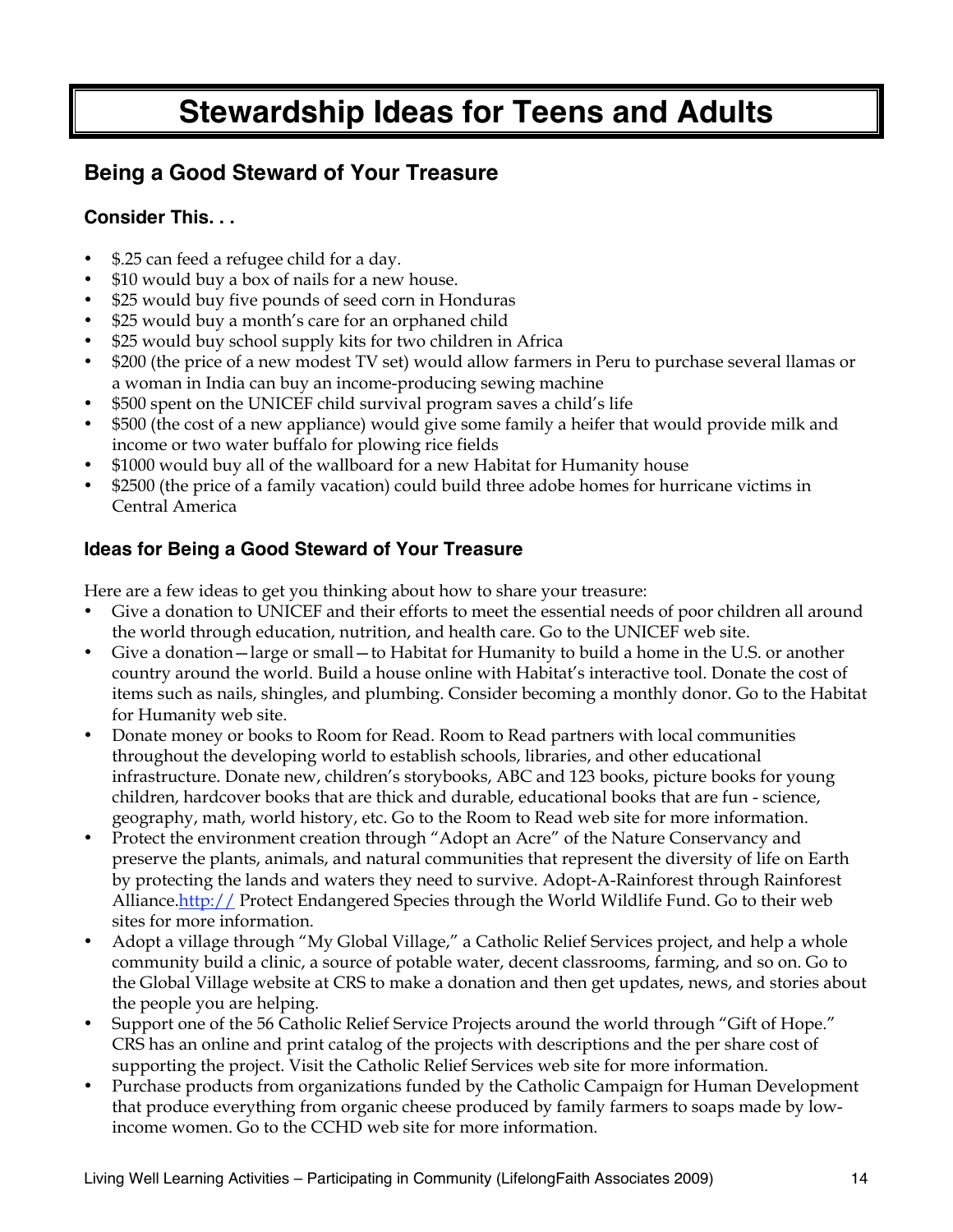- Donate money to Food For The Poor to provide direct relief assistance to the poor by purchasing specifically requested materials and distributing them through the churches and charity organizations already operating in areas of need. Purchase a gift from their catalog, support a project, recycle inkjet and toner cartridges. Go to their web site for more information.
- Sponsor children and the aging through Christian Foundation for Children and Aging and connect with a poor child or aging friend at a Catholic mission site. The poor that CFCA serve suffer from malnutrition, inadequate medical care, and/or poor housing, with little chance for the children to receive an education. Go to their web site for sponsorship information.
- Purchase fair trade products through Catholic Relief Services' "Work of Human Hands," Ten Thousand Villages, SERRV, and Global Exchange that support farmers and artisans in poor communities pay for food, education, health care and housing. Fair Trade encompasses a range of goods, from agricultural products like coffee, chocolate, tea, and bananas, to handcrafts like clothing, household items, and decorative arts. Go to the web sites of the organizations and discover the products you can purchase.

# **Being a Good Steward of Your Time**

### **Ideas for Being a Good Steward of Your Time**

In just one or two hours per week or month, you could:

- Prepare and serve a meal at a soup kitchen or homeless shelter.
- Collect food for the local food bank.
- Collect clothes for those in need at homeless shelters and child care centers in a poor community.
- Visit the elderly at a senior citizen facility.
- Visit the homebound in the parish and/or do grocery shopping for them.
- Tutor children.
- Serve in a parish ministry be being a eucharistic minister, lector, youth leader or teacher, or serving on a leadership committee.

In just one day each year, you could

- Help the Red Cross during local emergencies.
- Work with the Special Olympics.
- Weatherize, repair, and/or paint a home for those in need. Contact your local Habitat for Humanity chapter.
- Plant trees in your community through the Global Releaf Program and National Arbor Day Foundation programs. See their web sites for more information.
- Organize a "clean-up the community day" and mobilize teams of people to clean-up litter and junk in specific areas of the community.

In one week each year, you could

- Build a house with habitat for humanity in the U.S. through a Habitat "volunteer vacation."
- Organize a craft fair featuring fair trade crafts, or create a gift catalog for your parish community and sell fair trade items. For more information go the web sites for Catholic Relief Services, Ten Thousand Villages, SERRV, and Global Exchange. Consider organizing a fair trade gift sale at Christmas or Easter or anytime throughout the year.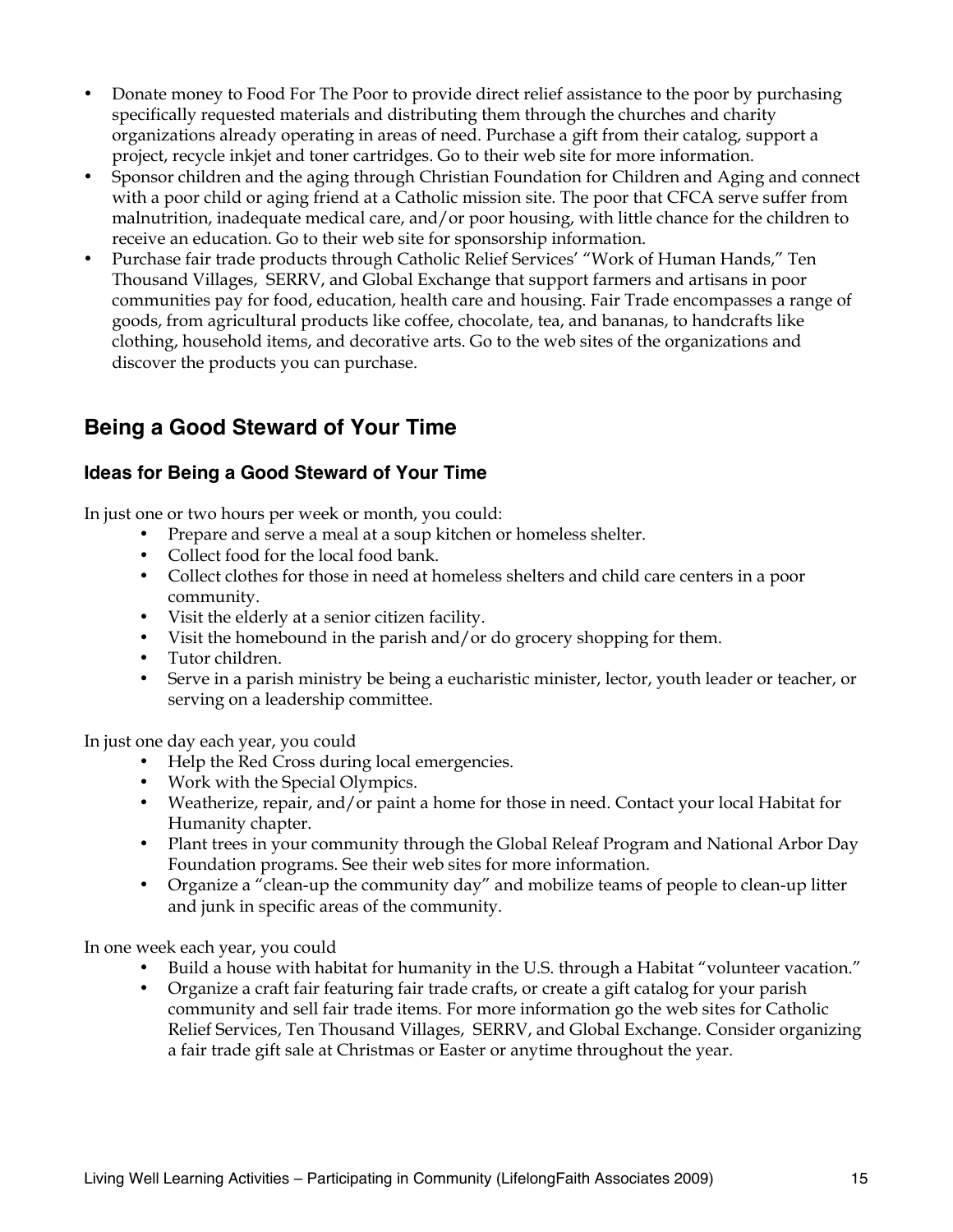# **Being a Good Steward of Your Talent**

#### **Ideas for Being a Good Steward of Your Gifts and Talents**

Here are a few ideas to get you thinking about how to share your talents:

- Use your gifts and talents in service to the elderly in your community. For example: create a network of people to drive elderly persons, do fall and spring housecleaning for the homebound, write letters for nursing home residents who can no longer write, entertain the elderly in nursing homes.
- Use your gifts and talents in service to the children in your community. For example: tutor children, teach computer skills, get involved in a recreation or an arts and crafts program, help with summer programs for children, be a Big Brother or Big Sister, coach children in sports.
- Weatherize, repair, and paint homes for those in need. Check with the local Habit for Humanity affiliate in your area.
- Use your gifts and talents in service to people with disabling conditions. For example: work with Special Olympics or programs for the developmentally-challenged, read for the blind, offer a shuttle service, make your church facility accessible for all.
- Use your gifts and talents in service to the parish community through parish ministries and programs.
- Share your time and talent, and donate goods and materials to an organization initiated and led by poor and low-income people as they empower themselves and become leaders in their communities. Visit the Catholic Campaign for Human Development web site to find local opportunities in which you might invest your energy, talent, and experience.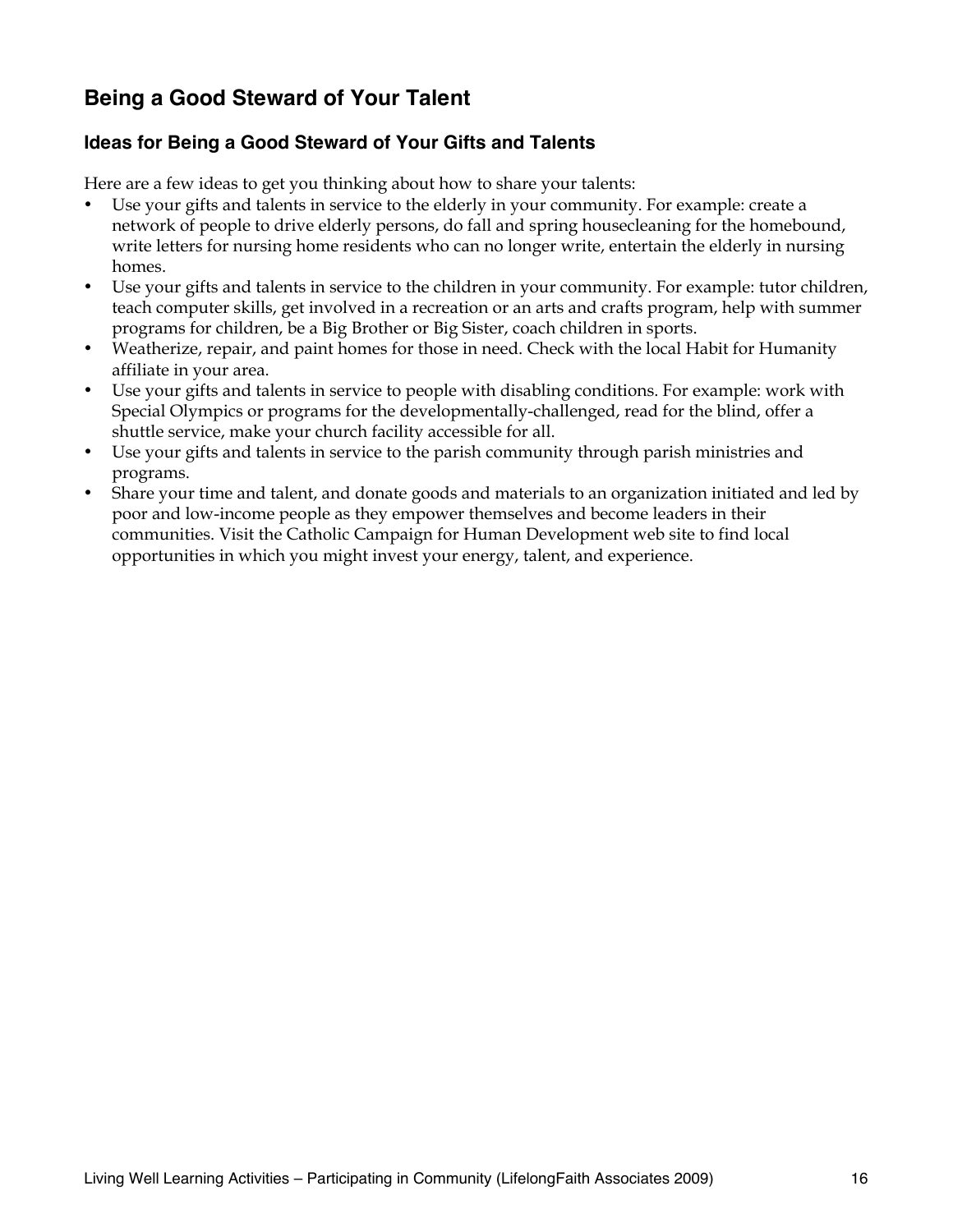# **Resources for Developing the Christian Practice of Participating in Community**

*The Busy Family's Guide to Volunteering*. Jenny Friedman. Beltsville, MD: Robins Lane Press, 2003. Volunteering is an important way to cultivate compassion, gratitude, and empathy in children and to bring families together in meaningful ways. For busy parents who want to spend time with their kids while still contributing to their community, family volunteering is an opportunity to combine two commitments into one. This book is -perfect for every family because it offers flexibility—volunteer for long-term projects or one-time events. Whether you have a two-year-old or an eighteen-year-old, you'll find everything you need to know to have a fulfilling and fun volunteer experience, from finding the right opportunity for your family to answering hesitations you may have. The perfect book for families who want to do good things for their community, spend quality time together, and have fun!

*Created and Called: Discovering Our Gifts for Abundant Living*. Jean M. Trumbauer. Minneapolis: Augsburg Fortress Press, 1998.

True to its title, *Created and Called* emphasizes that we are co-creators with God and that each person is gifted and called to ministry. Unlike manuals with similar themes, Created and Called explains how our gifts are more than our most visible talents and skills: they include our interests, motivations, styles, values, hopes, and vulnerabilities. Jean Trumbauer helps us to recognize and integrate our gifts and apply them to needs in both the church and the larger community. *Created and Called* includes reflection guides, exercises, samples, and resources in each chapter,

*Everybody Wants to Change the World: Practical Ideas for Social Justice*. Tony Campolo and Gordon Aeschliman. Ventura, CA: Regal Books, 2006,

All over the world—and in your community—people are lonely, hungry, sick, struggling to make ends meet, bitter, imprisoned, dying. Do you feel powerless to make a difference? You don't have to be helpless! From the simplest acts of kindness to more complex works of mercy, you'll find more than 100 practical ideas for compassionately responding to the needs of others. It's all here, from suggestions about working with the poor to honoring and assisting the elderly; helping immigrants assimilate and supporting the sick; respecting and serving the disabled, showing compassion to those in prison, and caring for the environment. You'll discover practical ways to begin making a difference in your community today, and helping others catch a vision for changing the world! A leader's guide makes this adaptable for group study, as well as individual reading. Jesus calls us to creatively and courageously share the good news by loving our neighbor. It's time to begin!

*The Externally Focused Church.* Rick Rusaw, Eric Swanson, Authors. Loveland, CO: Group Publishing, 2004.

"We make a living by what we get; we make a life by what we give." This quote expresses the book's thesis that "service is, and should be, the identifying mark of Christians and the church." Through community service, the church engages with its community—thus allowing the church not only to tell the gospel, but also to show it. In today's culture, passionate and relevant community service may be the most effective way to communicate the gospel. Externally focused churches are "convinced that effectiveness is not measured by what happens inside the church but rather by the impact the people of the church have on their community." The eleven chapters of this book provide clear, honest, and practical answers to why a church should be externally focused; what an externally focused church tries to accomplish; and how a church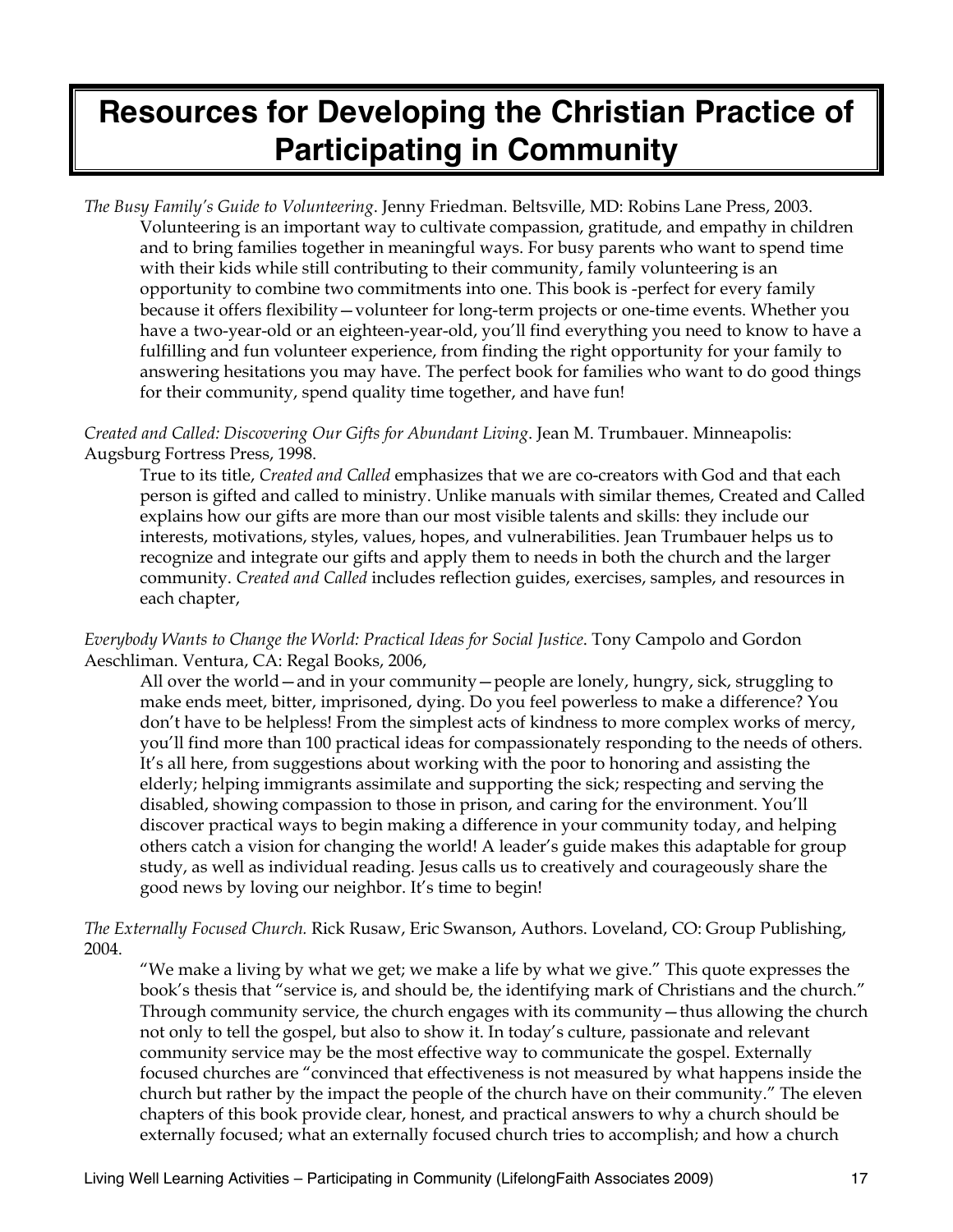can start or improve upon community service. The appendix lists scriptures that "reveal God's heart for the poor, the needy, widows, orphans, and aliens" and scriptures "concerning good works and good deeds." Each chapter begins with a brief thematic story and ends with a summary statement, discussion questions, suggested actions, and sermon ideas. Also included are examples illustrating the successes and challenges of church community service.

#### *Growing Compassionate Kids: Helping Kids See Beyond Their Backyard.* Jan Johnson. Nashville: Upper Room Books, 2001.

Open a new world of possibilities for your kids, where making a difference for others becomes a way of life! Growing Compassionate Kids illustrates practical everyday ways for parents to help children develop empathy and seek justice in the world. As one reviewer says, "This book is a wonderful antidote to both 'compassion fatigue' and the frustrations of Christian parenting in a selfish society." Jan Johnson, a well-known author who deals with Christian spirituality, helps moms and dads and grandparents learn to incorporate social outreach and mission into the often-hectic everyday realities of family life. When children see these living examples, they'll grow to be disciples of Christ and learn to consider others above self. "Teaching kids to care for people is one more way to teach our children to love God," writes the author. "A child growing in empathy is moving from isolation to connection, from self-centeredness to others-awareness, from hostility to hospitality." Couldn't the world use more people like that? There's no greater legacy we could leave to our kids and to humankind. Questions for reflection plus personal and family devotions are included in each chapter.

*Our Day to End Poverty: 24 Ways You Can Make a Difference.* Shannon Daley-Harris, Jeffrey Keenan, Karen Speerstra. San Francisco: Berrett-Koehler Publishers, 2007.

This book is organized around the typical activities of an ordinary 24-hour day and then showing how to see them as part of the path out of poverty. For example, making breakfast, taking the kids to school, and checking email are connected to addressing world hunger, making education available to all, and ensuring access to appropriate technology. The authors presents hundreds of steps we can take to combat poverty and all its attendant evils. The chapters are designed to animate our ethical action behind the eight United Nations Millennium Development Goals, which all deal with poverty-related problems. Our Day to End Poverty is divided into sections on morning, afternoon, and evening. Here are the topics covered in evening: Extend Hospitality and Create Community, Spread Literacy, Improve Transportation Options, Travel with a Purpose, Save the Lives of Mothers and Newborns, Improve Access to Clean Water, Increase International Development Aid, and Speak Up for Justice: More Thoughts on Advocacy.

*The Power of Serving Others: You Can Start Where You Are*. Gary Morsch and Dean Nelson. San Francisco: Berrett-Koehler Publishers, 2006.

Helping others can give our lives a sense of meaning and purpose that nothing else can. And yet many of us think that serving others just isn't an option. We think we don't have the time. We don't have the skills. We don't have the resources. We don't know where to start. The problems of the world are just too big for us to possibly make a difference. In *The Power of Serving Others*, Gary Morsch and Dean Nelson show that everybody has something to contribute and that our ability to transform our lives by transforming the lives of others is within our reach. Offering step-by-step advice, they address the common mental blocks that keep many of us from discovering the joy and power of serving others, and they will teach you how to establish meaning through daily service. Drawing on their own experiences in places like Calcutta, Kosovo, Afghanistan, Tanzania, and right here in the United States, and featuring moving personal stories from people ranging from a former Black Panther Party member to Mother Teresa, Morsch and Nelson show how people from all walks of life have found a deep